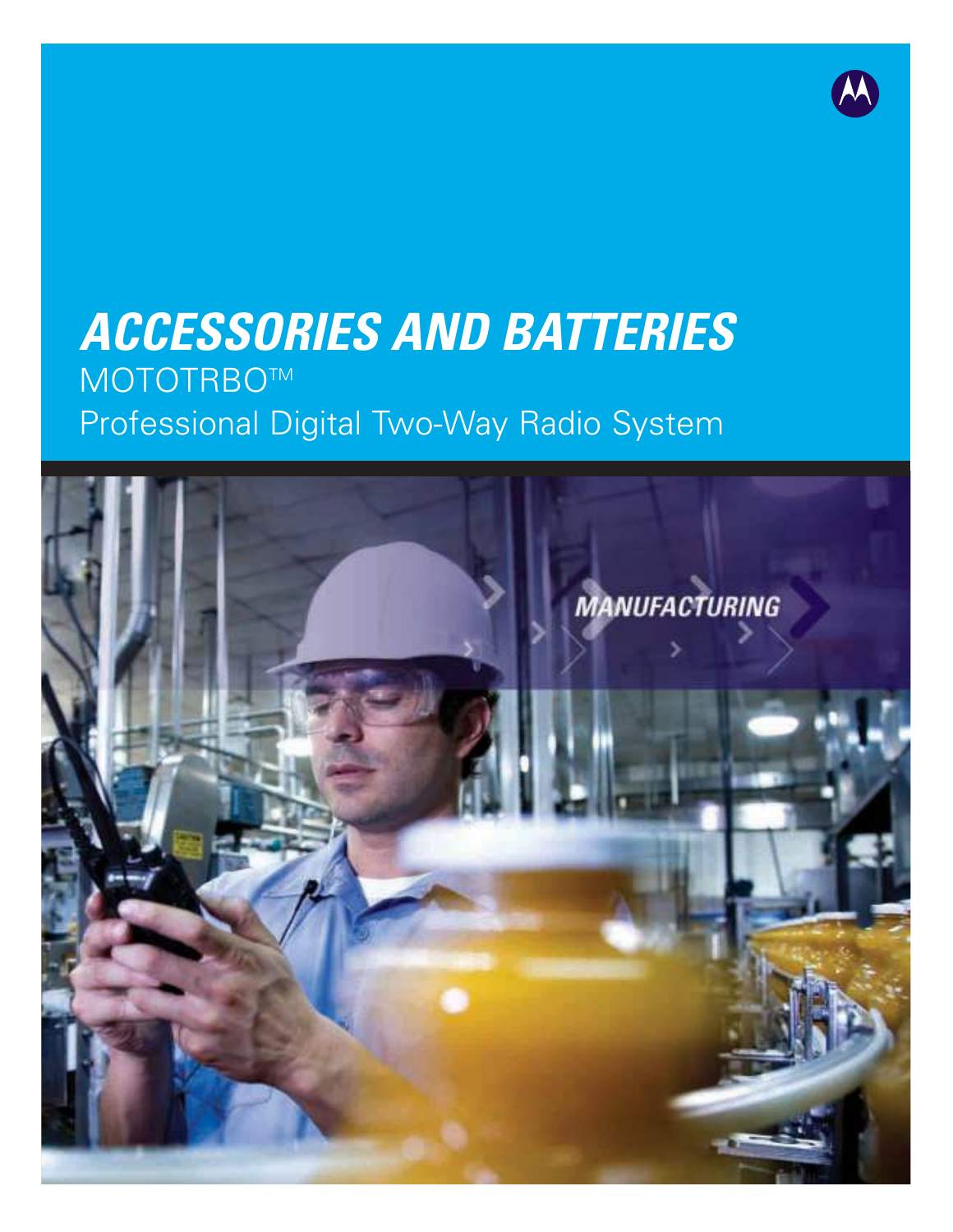

## **Motorola Original ® Accessories let you make the most of your MOTOTRBO™ system's capabilities.**

You made a sound business decision when you chose your Motorola MOTOTRBO™ professional digital two-way radio. When you choose performance-matched Motorola Original® accessories, you're making another good call.

That's because every Motorola Original® accessory is designed, built and rigorously tested to the same quality standards as Motorola radios. So you can be sure that each will be ready to do its job, time after time — helping to increase your productivity. After all, if you take a chance on a mismatched battery, a flimsy headset, or an ill-fitting carry case, your radio may not perform at the moment you have to use it.

We're pleased to bring you this collection of proven Motorola Original® accessories for your important business communication needs. You'll find remote speaker microphones for more convenient control. Discreet earpiece systems to help ensure privacy and aid surveillance. Carry cases for ease when on the move. A headset for hands-free operation. Premium batteries to extend work time, and more. They're all ready to help you work smarter, harder and with greater confidence.

RMN5058A IMPRES™ Lightweight Headset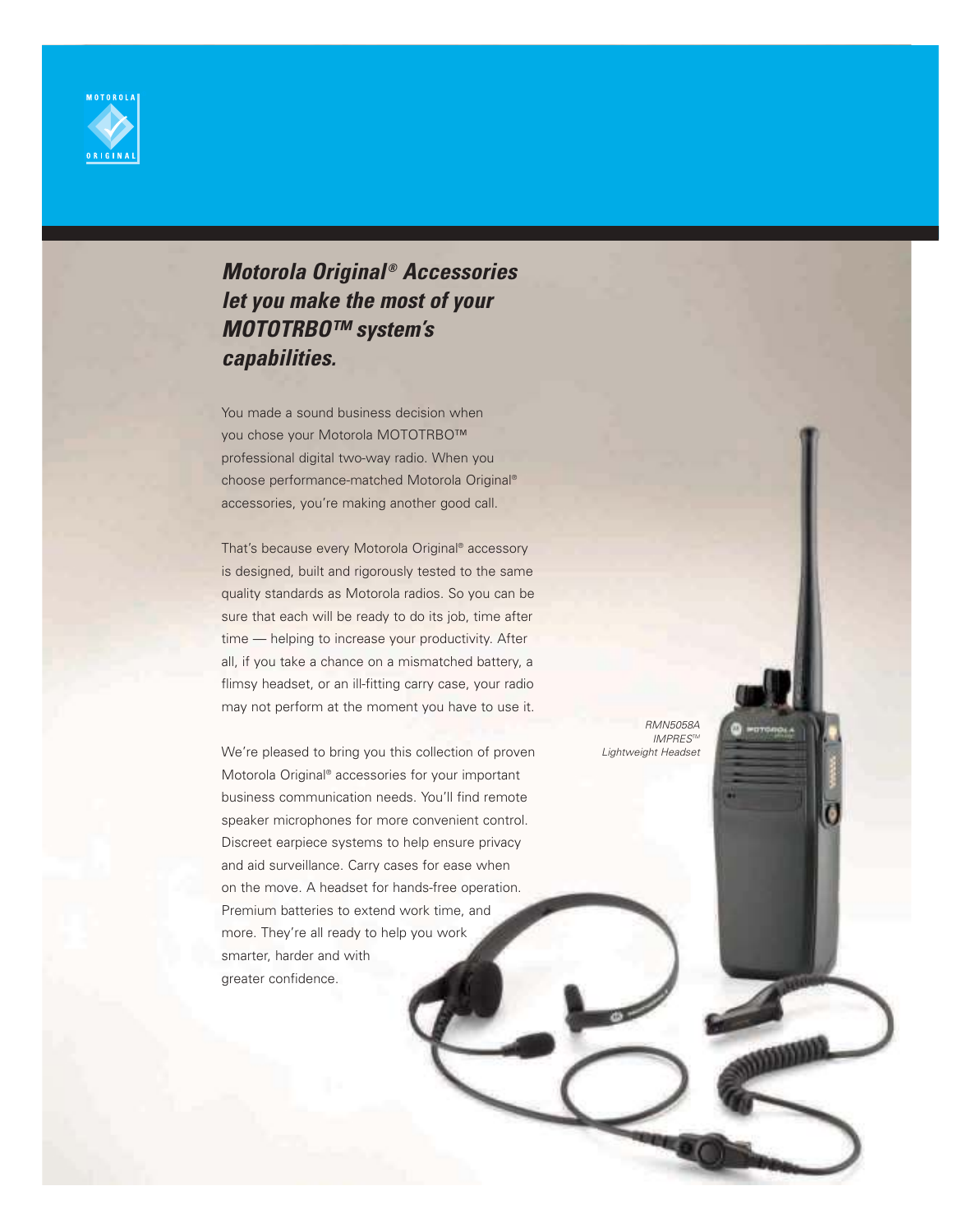MOTOTRBO Professional Digital Two-Way Radio Systems provide expanded digital voice, data and control capabilities so you can support more users in more ways.

### **MOTOTRBO PROFESSIONAL DIGITAL TWO-WAY RADIOS**

MOTOTRBO systems combine the best in two-way radio with digital technology to deliver improved capacity, higher productivity, lower costs, faster response times and improved reliability. That means more capabilities — and more value to you.

TDMA digital technology provides twice the calling capacity, and half the repeater costs. Integrated voice and data supports text messaging, GPS location services and more. And digital voice processing plus enhanced call signaling assures faster and more reliable calls. Dual analog and digital mode repeater, mobile and portable units, data applications, accessories and services make it easy and affordable to adapt MOTOTRBO for the unique needs of your operation, and migrate to a digital two-way radio platform at your own pace.

#### **MOTOTRBO TM PORTABLES**

XPR™ 6500/6550 Display Portable Radios XPR™ 6300/6350\* Non-Display Portable Radios

#### **MOTOTRBO TM MOBILES**

XPR™ 4500/4550 Display Mobile Radios XPR™ 4300/4350\* Numeric Display Mobile Radios

#### **MOTOTRBO TM REPEATER**

XPR™ 8300 Repeater

## **Table of Contents**

| New Audio Accessory Connector 2                     |
|-----------------------------------------------------|
|                                                     |
| Surveillance Kits and Quick Disconnect Noise Kits 4 |
|                                                     |
|                                                     |
|                                                     |
| IMPRES™ Smart Energy System 9                       |
| Mobile Microphones and Handsets 10                  |
|                                                     |
|                                                     |
|                                                     |

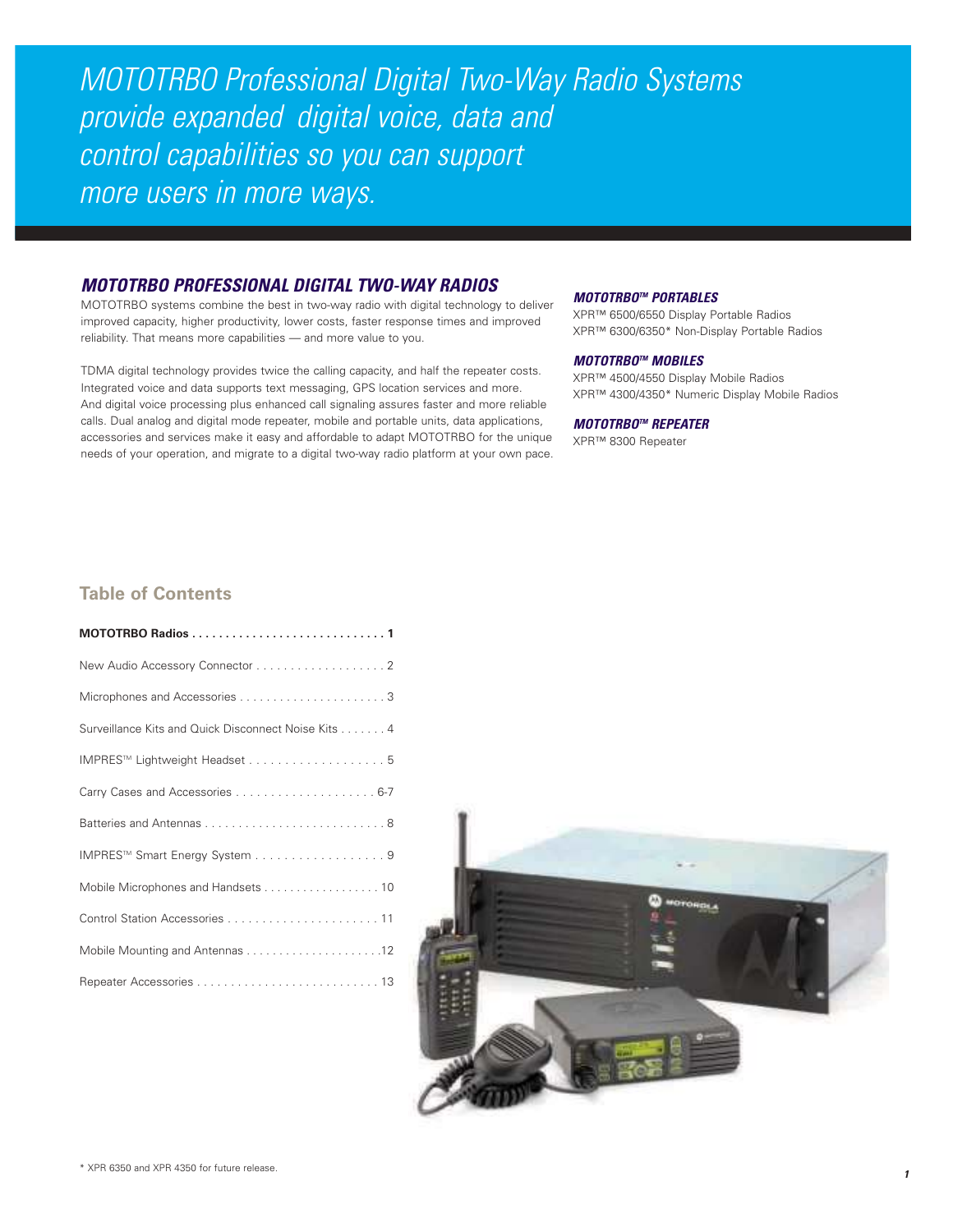# **MOTOTRBO TM**



# **audio**

# New Audio Accessory Connector enables Enhanced Performance and Capabilities

Motorola digital technology enables breakthrough radio performance and features. And our new audio connector means MOTOTRBO accessories can offer users enhanced performance and capabilities now and into the future.

## **IMPRES Smart Audio System**

• Motorola's state-of-the-art IMPRES technology allows communication between the radio and the audio accessory. The result is optimal audio performance and increased customization assuring the highest quality communication.

**Optimal Audio Performance:** When an IMPRES accessory is attached, accessory identification is sent to the radio enabling the radio to optimize its output for each type of audio accessory. This results in more consistent output across all audio accessories.

**Customization:** Accessory programmable buttons can be programmed to any feature available in the radio CPS, rather than being linked to the radio's programming. This allows accessories with programmable buttons to have independent programmed features. The radio can be customized to fit specific user applications and needs.

## **Submersibility**

• The new connector design meets IP57 submersibility requirements. This allows for use with accessories, such as the submersible remote speaker microphone, which provide reliable communications even in wet conditions.

## **Future Applications**

• The new portable connector design incorporates the antenna signal within the audio connector, which will allow for easy use of accessories that require an antenna signal, such as public safety speaker microphones. And the built in USB capability will allow the use of USB-capable accessories. The new audio accessory interface is the Motorola standard audio accessory interface for mid to high-tier two-way radios. Future accessory development will be based upon this new connector interface, so users will be able to take advantage of future releases of audio accessories.

New Audio Accessory Connector with advanced interface lets the radio and accessory communicate to help optimize speaker and microphone performance.

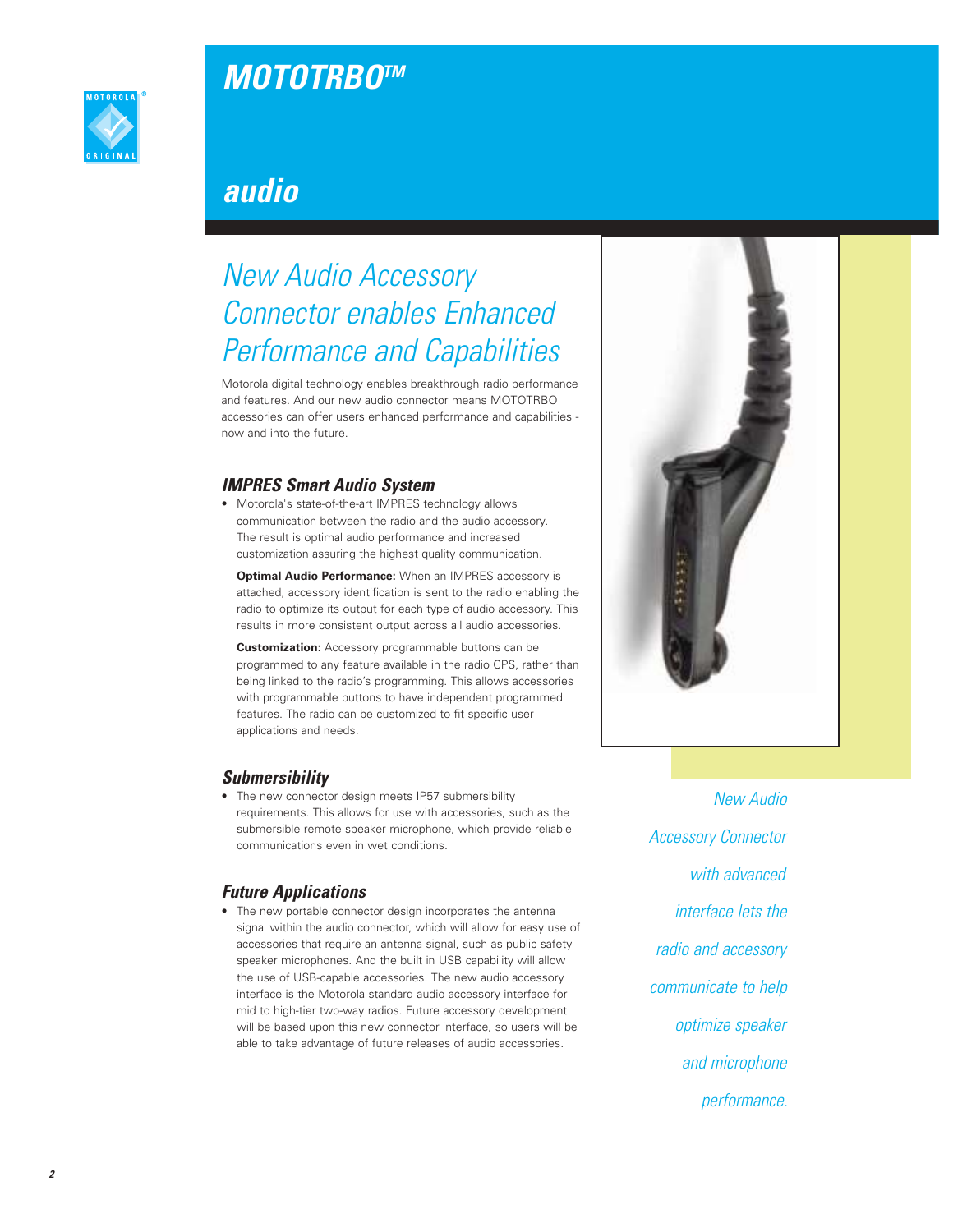**Remote Speaker Microphones:** These remote speaker microphones boast a revolutionary windporting feature that helps lessen background noise from high winds and other severe weather conditions.

### Windporting Remote Speaker Microphones

These remote speaker microphones boast a revolutionary windporting feature that helps lessen background noise from high winds and other severe weather conditions. Audio can pass through the speaker grill even when the microphone port is blocked by water. Now public safety professionals can be more confident than ever of clear, understandable communication when Mother Nature is uncooperative.

Coiled cord with new audio accessory connector allows talking and listening without removal from belt or case. Includes Push-to-Talk switch, swivel clip and quick disconnect latch.

| PMMN4024A | Remote Speaker Microphone         |
|-----------|-----------------------------------|
|           | with 3.5mm Audio Jack             |
| PMMN4025A | IMPRES™ Remote Speaker Microphone |
|           | with 3.5mm Audio Jack             |
| PMMN4040A | Remote Speaker Microphone         |
|           | Submersible.                      |

### RSM and PSM Accessories

An earphone jack located on the microphone head allows the user to receive audio when used with the following earpieces. Compatible with PMMN4024A, PMMN4025A, PMN4041A, PMN4042A, and PMN4043A. Features 3.5mm earjack. For UHF band only.

| AARLN4885B* | Receive-Only Covered           |
|-------------|--------------------------------|
|             | Earbud with Coiled Cord        |
| RLN4941A*   | Receive-Only Earpiece          |
|             | with Translucent Tube          |
|             | and Rubber Eartip              |
| WADN4190B*  | Receive-Only Flexible Earpiece |



An earphone jack located on the microphone head allows the user to receive discreet audio when used with the earpieces shown here.





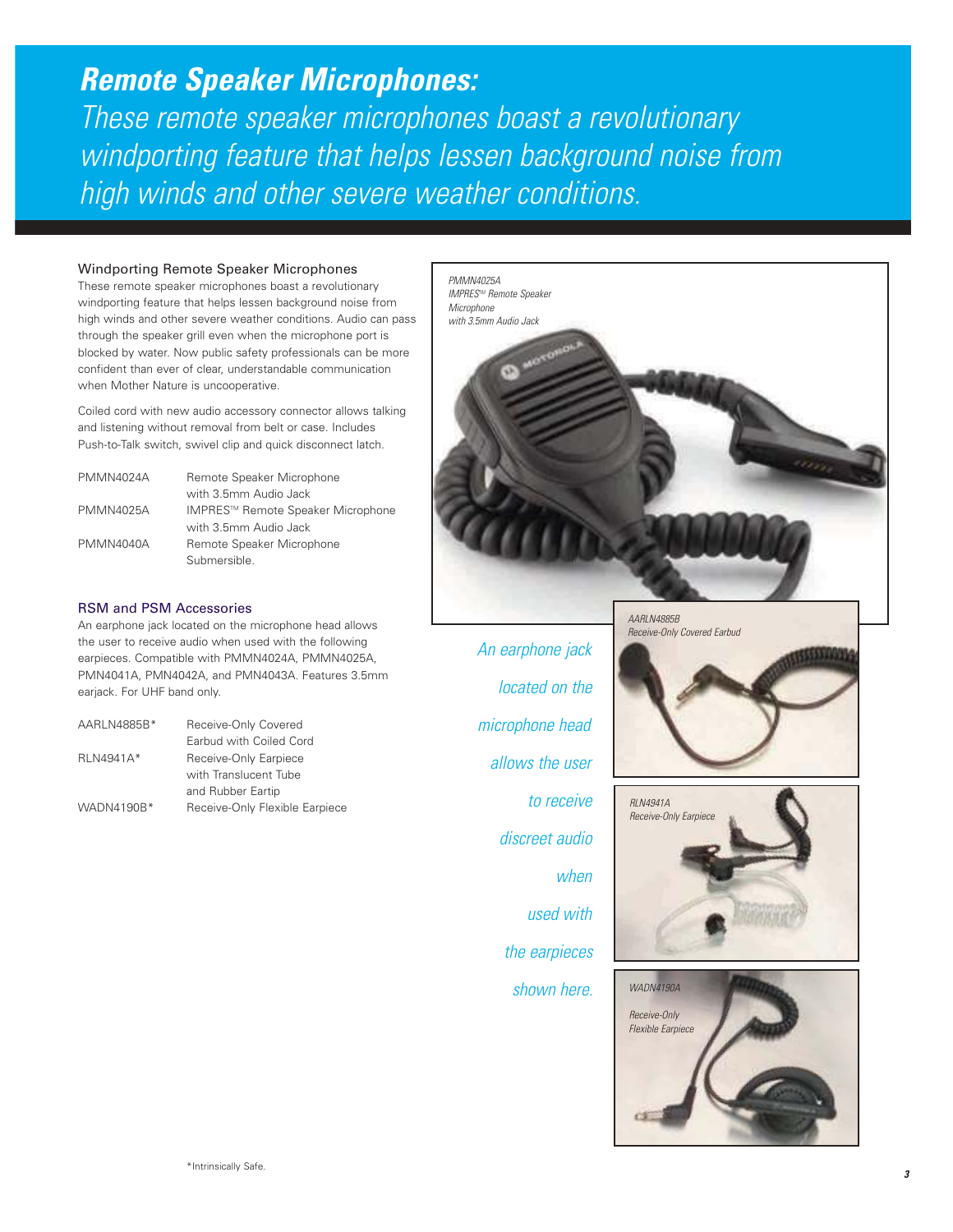



# **surveillance and audio**

### Surveillance Kits

Surveillance accessories allow the radio user to privately receive messages with the earpiece. They are ideal when environments require discreet communication.

| RLN5878A*<br><b>RLN5879A*</b> | 1-WIRE SURVEILLANCE KITS<br>Receive-Only Earpiece. Black.<br>Receive-Only Earpiece. Beige. |
|-------------------------------|--------------------------------------------------------------------------------------------|
|                               | 2-WIRE SURVEILLANCE KITS                                                                   |
| <b>RLN5880A</b>               | IMPRES™ Surveillance Kit. Black.                                                           |
| <b>RLN5881A</b>               | IMPRES™ Surveillance Kit. Beige.                                                           |
| <b>RLN5882A</b>               | IMPRES™ Surveillance Kit with Translucent Tube.                                            |
|                               | Black.                                                                                     |
| <b>RLN5883A</b>               | IMPRES™ Surveillance Kit with Translucent Tube.                                            |
|                               | Beige.                                                                                     |

### Quick Disconnect Noise Kits

Extreme Noise Kits provide extra comfort and/or noise protection for users wearing surveillance accessories. Lightweight, translucent tube attaches to Motorola surveillance accessories to provide flexibility and comfort, which now includes a new quick disconnect adapter. The Quick Disconnect Adapter allows users, especially those in multiple shift operations, to easily remove or alternate acoustic tubes. Clothing clip prevents accessory from being pulled from the ear due to body movement or head rotation. For optimal performance, Extra Loud Earphones are recommended.

| <b>RLN5887A</b> | Extreme Noise Kit. Includes 2 foam earplugs.<br>For high-noise environments. |
|-----------------|------------------------------------------------------------------------------|
|                 | Noise reduction = 24dB. Can be used with                                     |
|                 | Clear Comfortable Earpieces.                                                 |
| <b>RLN5886A</b> | Low Noise Kit - Clear Acoustic Tube Assembly.                                |
|                 | Includes 1 clear rubber eartip. For low-noise                                |
|                 | environments, does not provide hearing protection.                           |
|                 | Black.                                                                       |
|                 | REPLACEMENT ACCESSORIES                                                      |
| 5080384F72      | Replacement Foam Plugs. For RLN5887A.                                        |
|                 | Noise reduction $= 24dB$ . Pack of 50.                                       |
| <b>RLN6282A</b> | Replacement Standard Clear Rubber Eartips.                                   |

## Clear Comfortable Earpieces

Pack of 50.

The Clear Comfortable Earpiece forms to the inside of the ear and is perfect for low noise environments. It's made of easy-to-clean, chemicallyinert, hypo-allergenic material. Compatible with all Motorola Noise and Surveillance Kits.

RLN4760A Small Custom Earpiece - Right Ear RLN4761A Medium Custom Earpiece - Right Ear RLN4762A Large Custom Earpiece - Right Ear RLN4763A Small Custom Earpiece - Left Ear RLN4764A Medium Custom Earpiece - Left Ear RLN4765A Large Custom Earpiece - Left Ear

> \*Intrinsically Safe. †Extra loud earphone (exceeds OSHA limits).









From left to right, top to bottom:

RLN4765A RLN4762A RLN4764A **RIN4761A** RLN4763A RLN4760A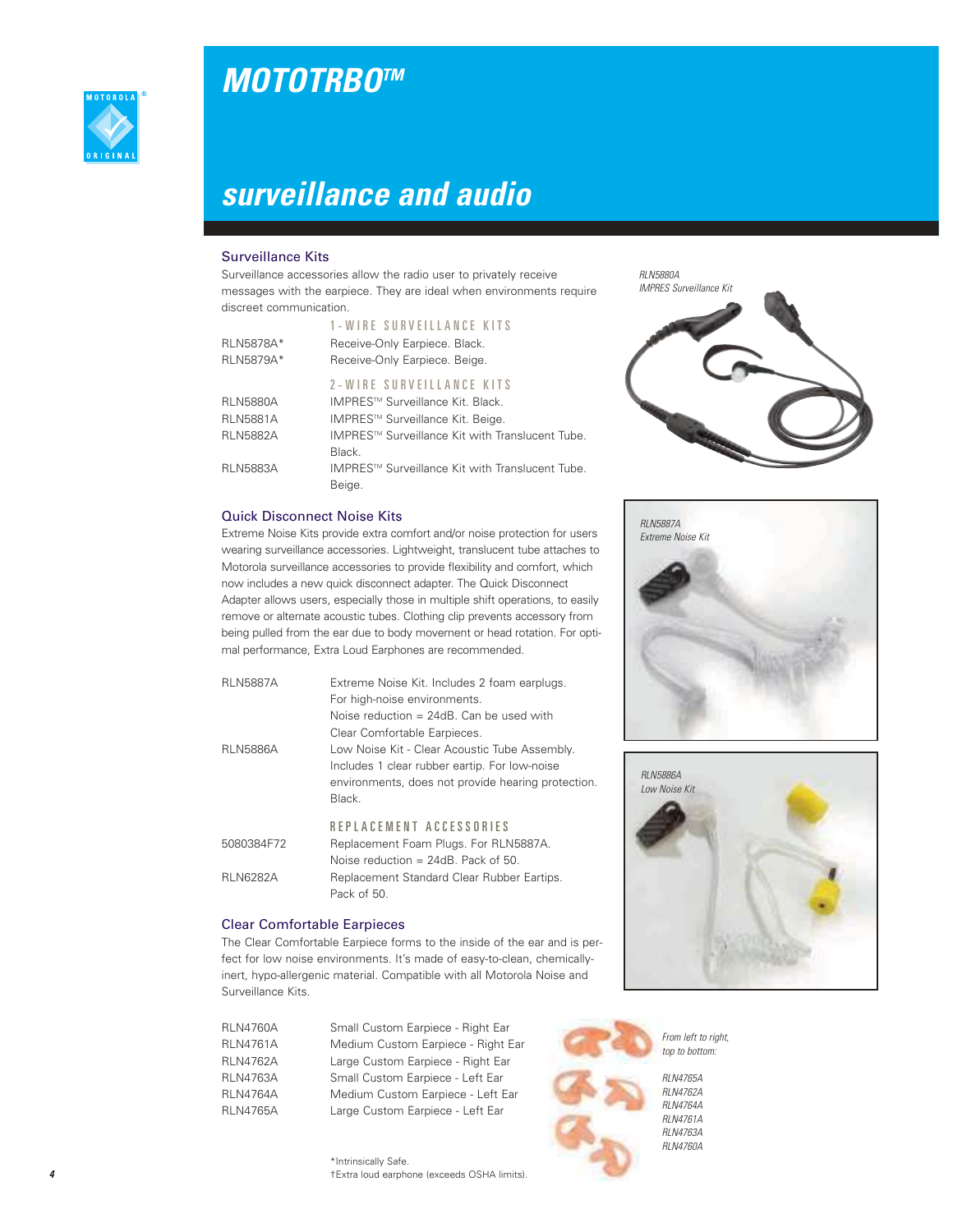## **The IMPRES™ Lightweight Headset:**

This audio accessory is designed for front line personnel and coordinators where projecting a professional image is as important as reliable, seamless communication.



### IMPRESTM Lightweight Headset

Lightweight headsets provide high-clarity, hands free, discreet two-way communication, while maintaining the comfort necessary for extended-wear in moderate noise environments.

RMN5058A\* IMPRESTM Lightweight Headset Single-Muff, Adjustable, with Boom Microphone, In-Line PTT Switch

RMN5058A IMPRES™ Lightweight Headset

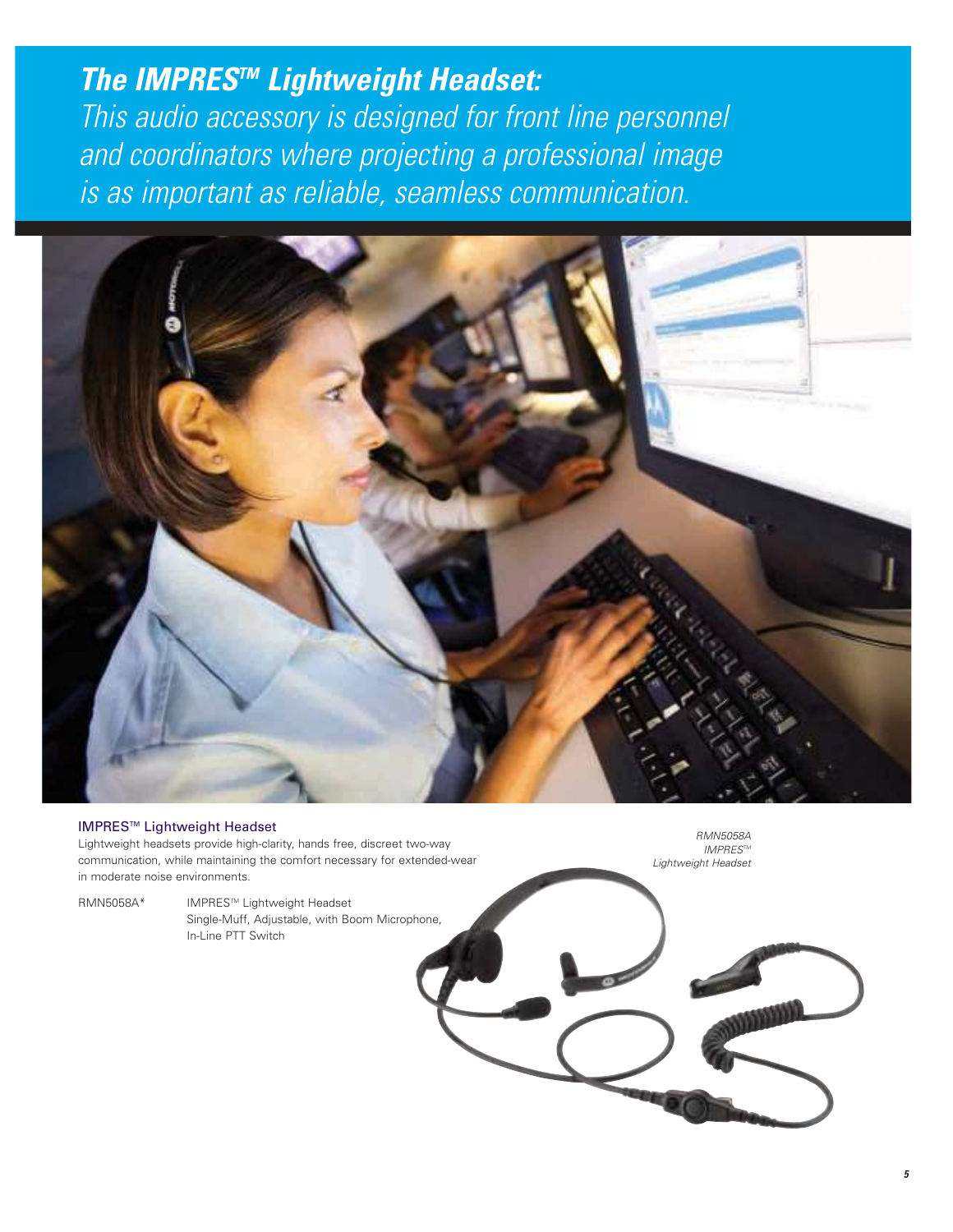

# **MOTOTRBO TM**

# **carry accessories**

### Carry Cases

Carrying cases are available in sizes designed to fit your radio and battery and permit audio to be heard clearly. Belt loop and nylon cases feature "D" rings that allow the cases to be attached to a carrying strap. Swivel model cases secure to a belt loop and allow the case to swing freely from side to side. The swivel latch system also allows the radio and case to be removed from the belt loop by simply inverting the case and lifting it up and out of the belt loop.

### M O T O T R B O W I T H D I S P L A Y

| <b>PMLN5015A</b> | Nylon Case with 3 Inch Fixed Belt Loop |
|------------------|----------------------------------------|
| <b>PMLN5021A</b> | Hard Leather Case with 3 Inch          |
|                  | Fixed Belt Loop                        |
| <b>PMLN5019A</b> | Hard Leather Case with 2.5 Inch        |
|                  | Swivel Belt Loop                       |
| <b>PMLN5020A</b> | Hard Leather Case with 3 Inch          |
|                  | Swivel Belt Loop                       |
|                  |                                        |
|                  |                                        |

## M O T O T R B O W I T H O U T D I S P L A Y

| PMLN5024A        | Nylon Case with 3 Inch Fixed Belt Loop |
|------------------|----------------------------------------|
| <b>PMLN5030A</b> | Hard Leather Case with 3 Inch          |
|                  | Fixed Belt Loop                        |
| <b>PMLN5028A</b> | Hard Leather Case with 2.5 Inch        |
|                  | Swivel Belt Loop                       |
| <b>PMLN5029A</b> | Hard Leather Case with 3 Inch          |
|                  | Swivel Belt Loop                       |



### Miscellaneous Carry Accessories

### B E LT LOOPS & BELTS

| <b>PMLN5022A</b> | 2.5 Inch Leather Swivel Belt Loop |
|------------------|-----------------------------------|
| <b>PMLN5023A</b> | 3 Inch Leather Swivel Belt Loop   |
| 4200865599       | 1.75 Inch Wide Leather Belt.      |

PMLN4652A Spring Action 2.5 Inch Belt Clip

PMLN4651A Spring Action 2 Inch Belt Clip

B E L T C L I P S

## CARRYING STRAP

NTN5243A Adjustable, Black Nylon Carrying Strap Attaches to D-ring on cases.

### WATERPROOF BAG

HLN9985B Waterproof Bag with Large Strap



Motorola Original ® cases makes sure the audio of your MOTOTRBO™ radio comes through loud and clear.

From left to right: PMLN5015A, PMLN5030A, PMLN5024A, and PMLN5029A.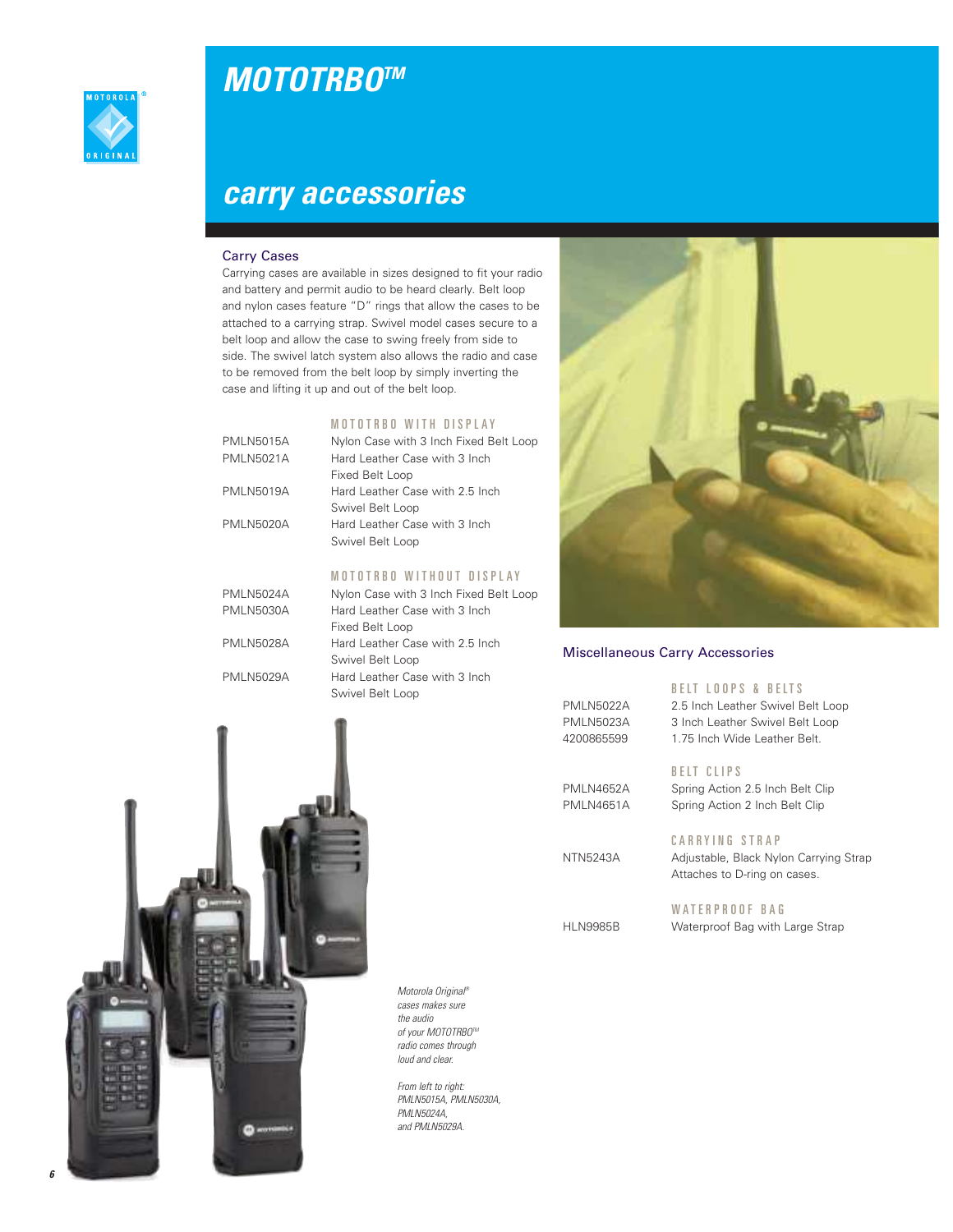# **Carry Accessories:**

You'd be surprised how much time can be saved when a radio is always in the same place — made easy by this versatile selection of Motorola Original ® carry accessories.



### Universal Chest Pack

Motorola Original® Universal Chest Pack protects the radio and provides the freedom from holding it during standby communication mode. The Motorola Universal Chest Pack fits any radio.

HLN6602A Universal Chest Pack with Radio Holder, Pen Holder and Velcro Secured Pouch 1505596Z02 Replacement Strap for HLN6602A

### Break-A-Way Chest Pack

All the features of the original Universal Chest Pack (HLN6602A) plus break-a-way tabs that allow the entire pack to be pulled off with approximately 10 lbs. of pressure.

| <b>RLN4570A</b> | Break-a-Way Chest Pack with Radio            |
|-----------------|----------------------------------------------|
|                 | Holder, Pen Holder and Velcro Secured Pouch. |
| 1505596Z02      | Replacement Strap for RLN4570A               |

### RadioPAk™

The RadioPAk is lightweight and comfortable. Worn around the waist, it keeps radios and phones at hand. It features a separate 6 x 8 inch zippered pouch for other on-the-job necessities. Adjustable woven nylon belt fits both men and women.

| <b>RLN4815A</b> | RadioPAk Radio Utility Case       |
|-----------------|-----------------------------------|
| 4280384F89      | RadioPAk Extension Belt           |
|                 | For waists larger than 40 inches. |





Unlike rigid holders, the universal-fit RadioPAk is lightweight and comfortable. An ideal companion for two-way radios, as well as iDEN ® portables and cellular phones.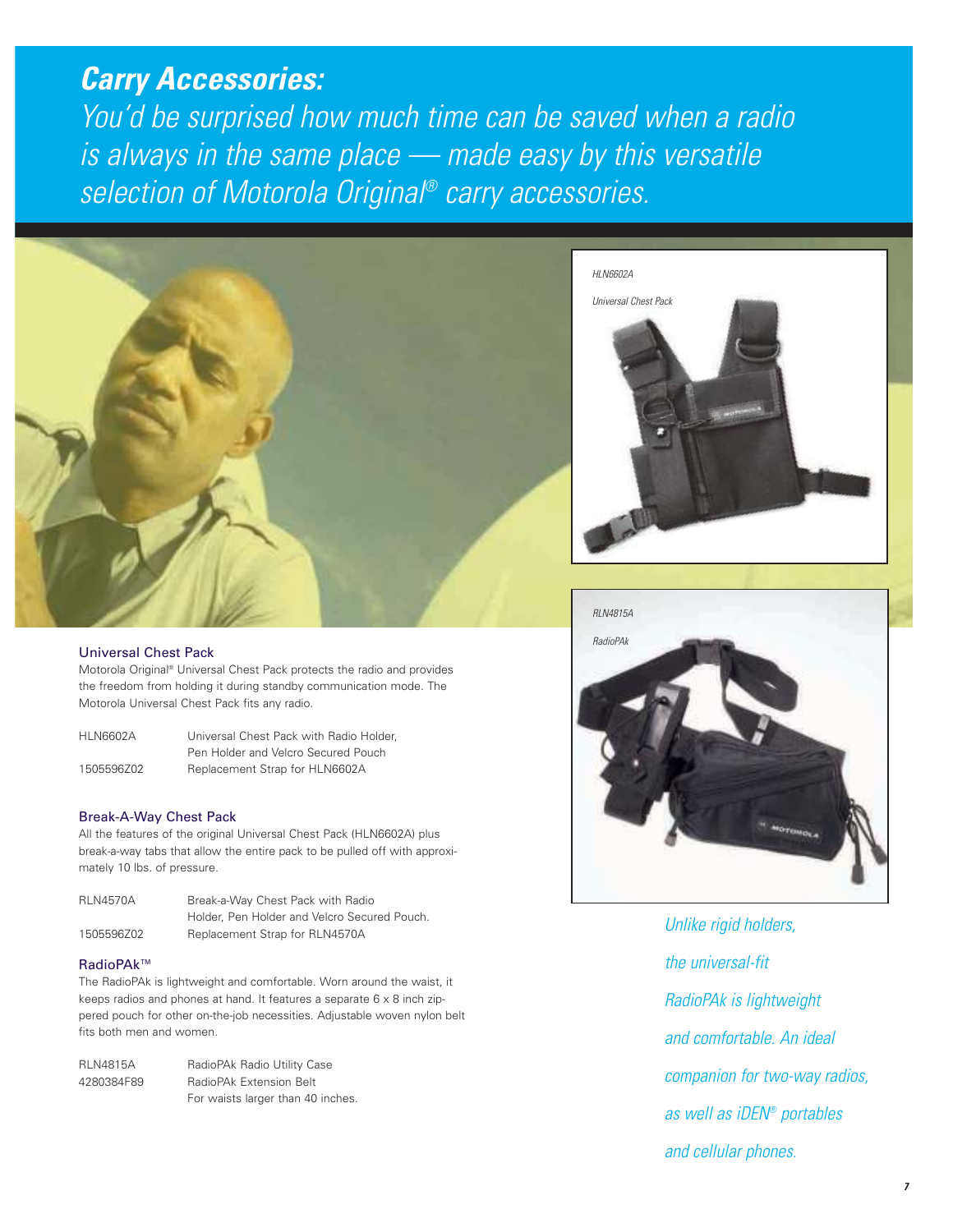



# **IMPRES TM batteries and portable antennas**

### **IMPRES<sup>™</sup> Batteries**

IMPRESTM batteries, when used with an IMPRESTM charger, provide automatic, adaptive reconditioning, end-of-life display and other advanced features. Data is stored in the battery and communicated to the charger via a unique IMPRES™ communication protocol which is designed to maximize talk-time and optimize battery cycle life – all automatically. Automated maintenance and a six month extended capacity warranty when used with IMPRES™ chargers. Can be charged and reconditioned without being removed from the radio.

PMNN4066A IMPRES™ Li-ion 1500 mAh, 7.2V

Submersible Battery - IP57 Rating. PMNN4069A IMPRES™ Li-ion 1400 mAh, 7.2V Submersible Battery - IP57 Rating. Intrinsically Safe (FM).

### Motorola Original® Battery

This Motorola Original® Battery is ruggedly designed for lasting durability and are system tested with Motorola two-way radios to ensure optimum performance. NiMH chemistry offers an attractive combination of capacity, weight and cost.

PMNN4065A NiMH 1300 mAh, 7.2V Submersible Battery - IP57 Rating.

## **antennas**

### Combination GPS / UHF Antennas

Optimum length antenna designed for higher gain to maximize range. This rugged, stylish, capless design provides maximum flexibility and build in capability to operate at GPS frequencies.

| PMAE4018A | Combination GPS / UHF 403-433 MHz |
|-----------|-----------------------------------|
|           | Folded Monopole Antenna           |
| PMAE4024A | Combination GPS / UHF 430-470 MHz |
|           | Folded Monopole Antenna           |

### Stubby Antennas

Stubby antennas are ideal when the radio is worn on the belt because they are short and non-obtrusive. These rugged, helical antennas feature a capless sheath that allows for maximum flexibility. Built in GPS capability.

| <b>PMAE4021A</b> | Combination GPS / UHF 403-433 MHz |
|------------------|-----------------------------------|
|                  | Stubby Antenna                    |
| <b>PMAE4023A</b> | Combination GPS / UHF 430-470 MHz |
|                  | Stubby Antenna                    |

### Flexible Whip Antennas

Flexible Whip Antennas have a one-piece finish, steel core, and spiral wound conductor for optimal radiation characteristics.

PMAE4022A UHF, Flexible Whip, 403-470 MHz



**Batteries** left in IMPRES™ chargers are kept fully charged so they are always ready when needed.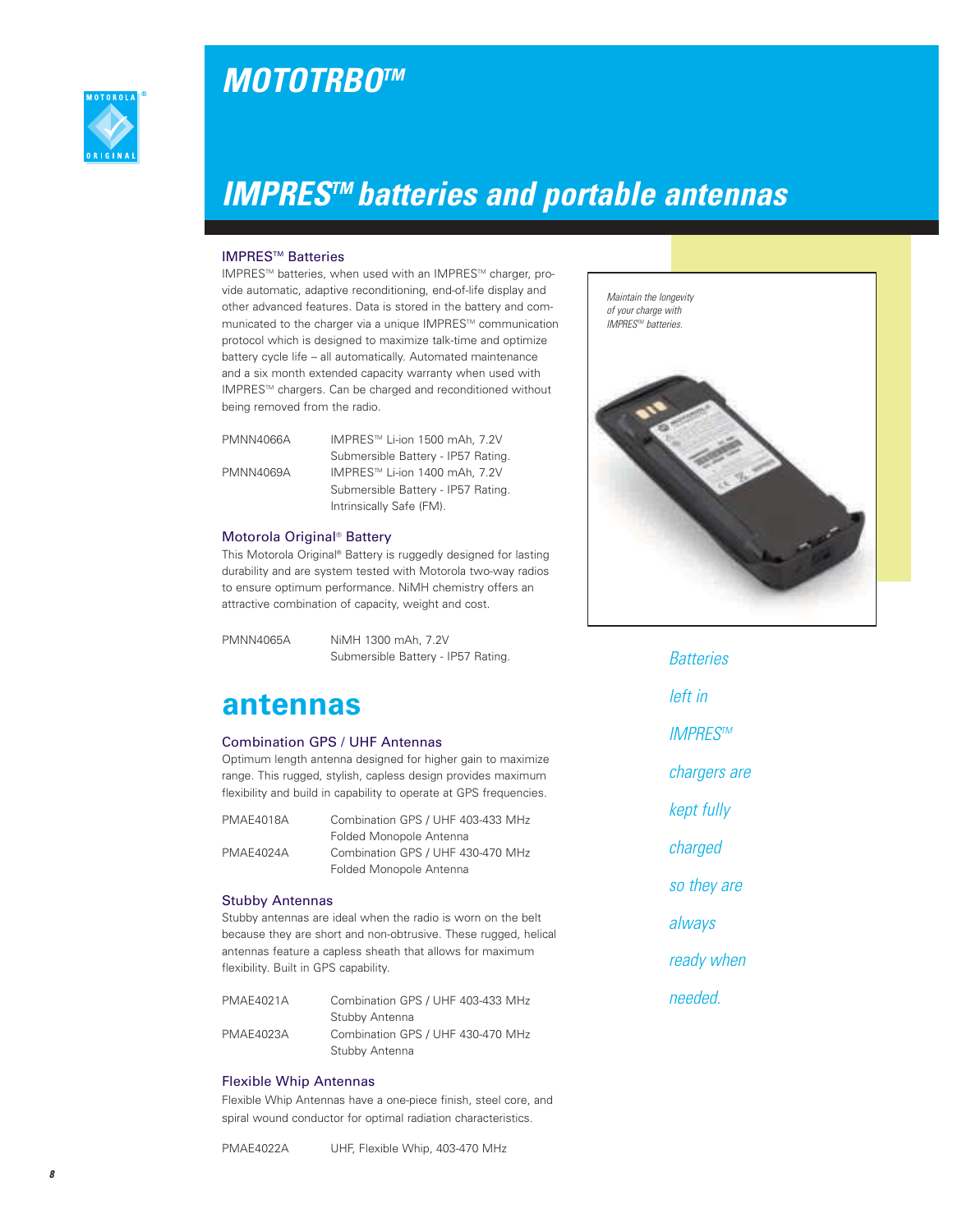# **IMPRES TM Smart Energy System:** The IMPRES™ Smart Energy System automatically reconditions IMPRES™ batteries based on actual usage keeping them in peak condition.

# **IMPRES™ Smart Energy System**

## IMPRES™ Chargers

Through the use of advanced charging algorithms and automatic reconditioning features, the IMPRESTM Smart Energy System ensures maximum talk-time and optimized battery cycle life. This smart energy system automatically reconditions IMPRES™ batteries based on actual usage, keeping them in peak condition. Talk-time and cycle life are optimized and the need for manual maintenance programs is eliminated. Its advanced conditioning features allow batteries to be safely left on the charger for extended periods of time without incurring damaging heat build-up which can decrease battery cycle life. In addition, batteries left in the charger are kept fully charged so they are always ready when needed. This rapid-rate, tri-chemistry charging system will also charge compatible non-IMPRES™ batteries.

| WPLN4232A        | IMPRES™ Single-Unit Charger, 120 Volt |
|------------------|---------------------------------------|
| <b>WPLN4212A</b> | IMPRES™ Multi-Unit Charger, 120 Volt  |
| <b>NLN7967A</b>  | Wall Mount for Multi-Unit Chargers    |

### IMPRES™ Multi-Unit Charger with Display Modules

Charger Display Modules provide powerful, "real time" analyzing information for IMPRES batteries, including current charge status, battery mAh, and voltage. Readout displays battery kit number, serial number and chemistry. 120 Volt.

WPLN4219A IMPRES™ Multi-Unit Charger with Display Modules NLN7967A Wall Mount for Multi-Unit Chargers

### IMPRES™ Individual Charger Display Module

This module is compatible with the standard IMPRES™ Multi-Unit Chargers. Up to 6 modules can be used per charger, one for each charging pocket. Includes detailed installation instructions.

RLN5382A Charger Display Module for IMPRES™ Multi-Unit Charger Version 1.3 or Later.

Note: Display Modules compatible with Multi-Unit Charger version 1.2 or earlier require a software flash update. Version number is located on label on the bottom of the IMPRES™ Multi-Unit charger. If no version is shown, it is earlier than version 1.2. Version 1.2 will appear as V1.20, 1.3 will appear as V1.30, etc.



RLN5382A Charger Display Modules for IMPRFS™ Multi-Unit Charger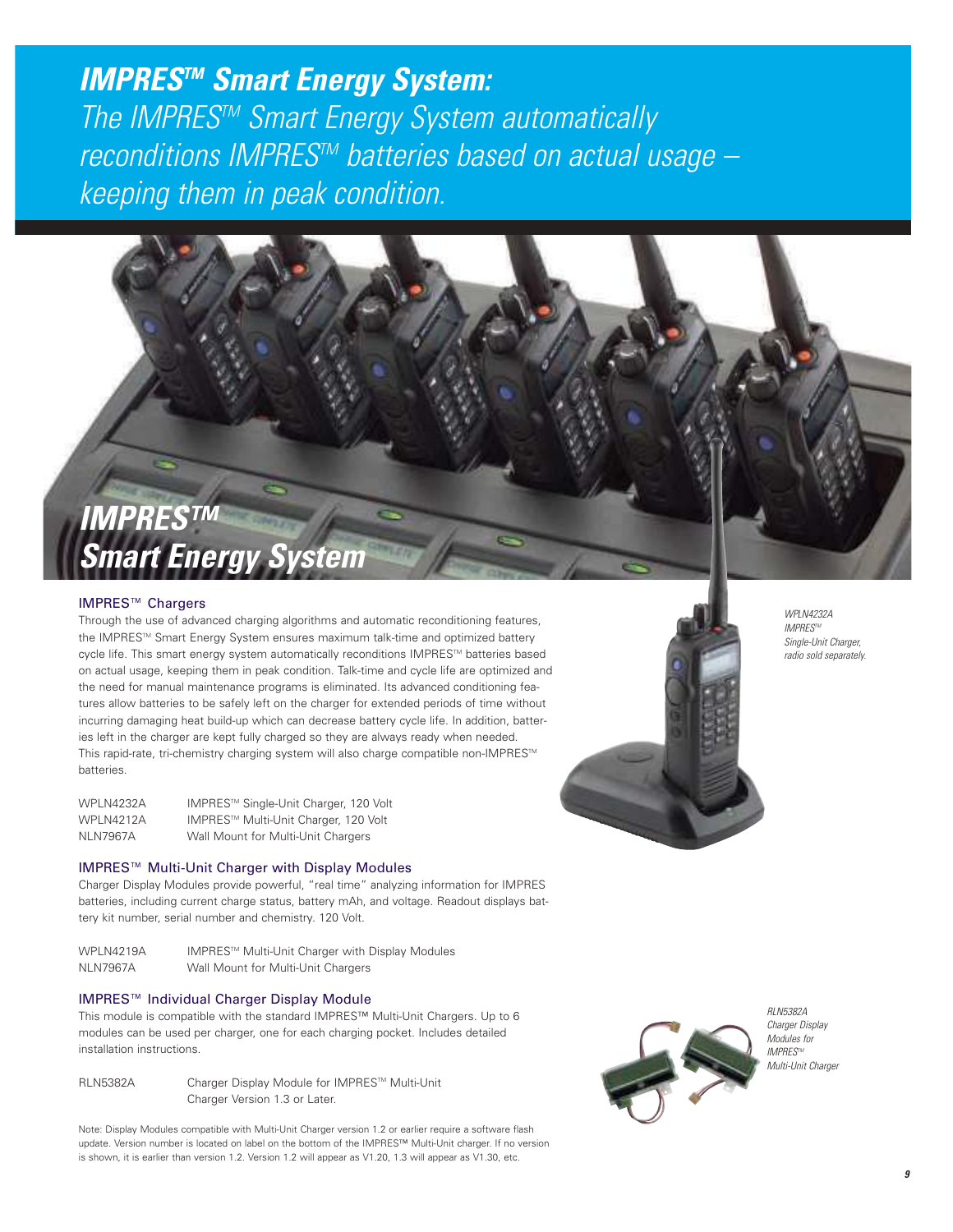



## **Microphones and Handsets**

### Standard Compact Microphone

Standard Compact Microphone provides basic Push-To-Talk functionality and ships with all MOTOTRBO mobile radios.

RMN5052A Standard Compact Microphone

### IMPRESTM Keypad Microphone

IMPRES Keypad Microphone includes a full keypad that enables you to dial phone numbers from the microphone, also has three customizable buttons that can be programmed with any of the control head features, allowing the user to navigate radio menus from the microphone.

RMN5065A IMPRES Keypad Microphone

## IMPRESTM Heavy-Duty Microphone

Heavy-Duty Microphone for users who want more durability, also ideal for those who need a larger microphone that is easier to handle when wearing gloves.

RMN5053A IMPRES Heavy-Duty Microphone HLN9073B Microphone Hang-Up Clip HLN9414A Universal Microphone Hang-Up Clip



### IMPRESTM Visor Microphone

Add even more convenience and safety with the IMPRES Visor Microphone and its compatible hands-free transmission options. Small microphone mounts to vehicle's visor for convenient hands free radio operation. Use with choice of external Push-to-Talk switch.

| RMN5054A        | <b>IMPRES Visor Microphone</b>                           |
|-----------------|----------------------------------------------------------|
| <b>RLN5926A</b> | EXTERNAL PTT ACCESSORIES<br>Pushbutton with Push-to-Talk |
|                 | Can be held in the hand, or mounted to                   |
|                 | the vehicle with touch fasteners.                        |
| <b>RLN5929A</b> | Foot Switch with Push-to-Talk                            |
|                 | Mounts to floor of vehicle                               |







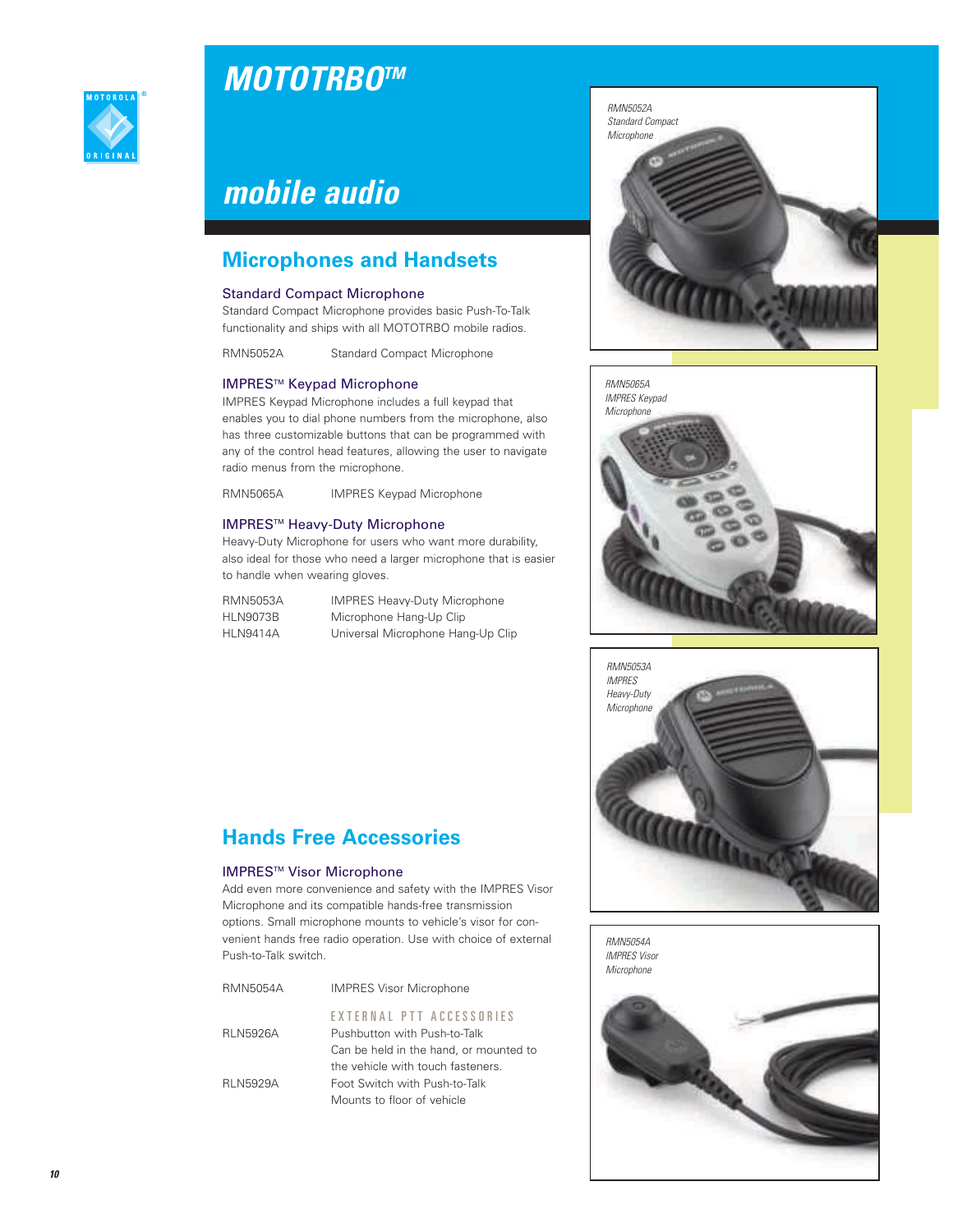**MOTOTRBO TM Control Station:** Turn a MOTOTRBO mobile into a desktop base station. Perfect for fleet operators in transportation, construction and public safety.

### MOTOTRBO Control Station

These control station accessories allow you to convert XPR™ 4500, XPR™ 4550, XPR™ 4300, and XPR™ 4350 mobile two-way radios into convenient base stations. This makes an ideal communication solution for transportation, manufacturing, construction and public safety users.

|                 | CONTROL STATION ACCESSORIES             |
|-----------------|-----------------------------------------|
| <b>RMN5050A</b> | Desktop Microphone. Black.              |
|                 | Makes transmission easier for base      |
|                 | station users, because the mobile       |
|                 | microphone does not always have to      |
|                 | be picked up. Large Push-to-Talk        |
|                 | button.                                 |
| GLN7318A        | Desktop Tray Without Speaker            |
|                 | Ideal for securing mobile in place in a |
|                 | desktop environment.                    |
| <b>RSN4005A</b> | Desktop Tray with Speaker               |
|                 | Ideal for securing mobile in place in a |
|                 | desktop environment. Includes           |
|                 | speaker for increased volume when       |
|                 | receiving calls in high-noise areas.    |
| <b>HKN9088B</b> | Adapter Cable for Control Station       |
|                 | POWER ACCESSORIES                       |
| <b>HPN4008B</b> | Power Supply, 1-25W, for low power      |
|                 | radios. Power cord included.            |
| <b>HPN4007A</b> | Power Supply, 25-60W, for low power     |
|                 | radios. Power cord included.            |
| GPN6145A        | Switchmode Power Supply, 1-25W          |
|                 | Has provision for back-up battery       |
|                 | hook-up.                                |
| GKN6266A        | Power Supply Cable                      |
|                 | Power cable for Switchmode Power        |
|                 | Supply GPN6145.                         |
|                 |                                         |

#### EXTERNAL LOUDSPEAKERS

RSN4002A 13W External Speaker RSN4003A 7.5W External Speaker RSN4004A 5W External Speaker RLN6257A 6W Public Address Speaker with Cable. (Weather Resistant)

Control Station accessories make an ideal communication solution for transportation, manufacturing, construction and public safety users.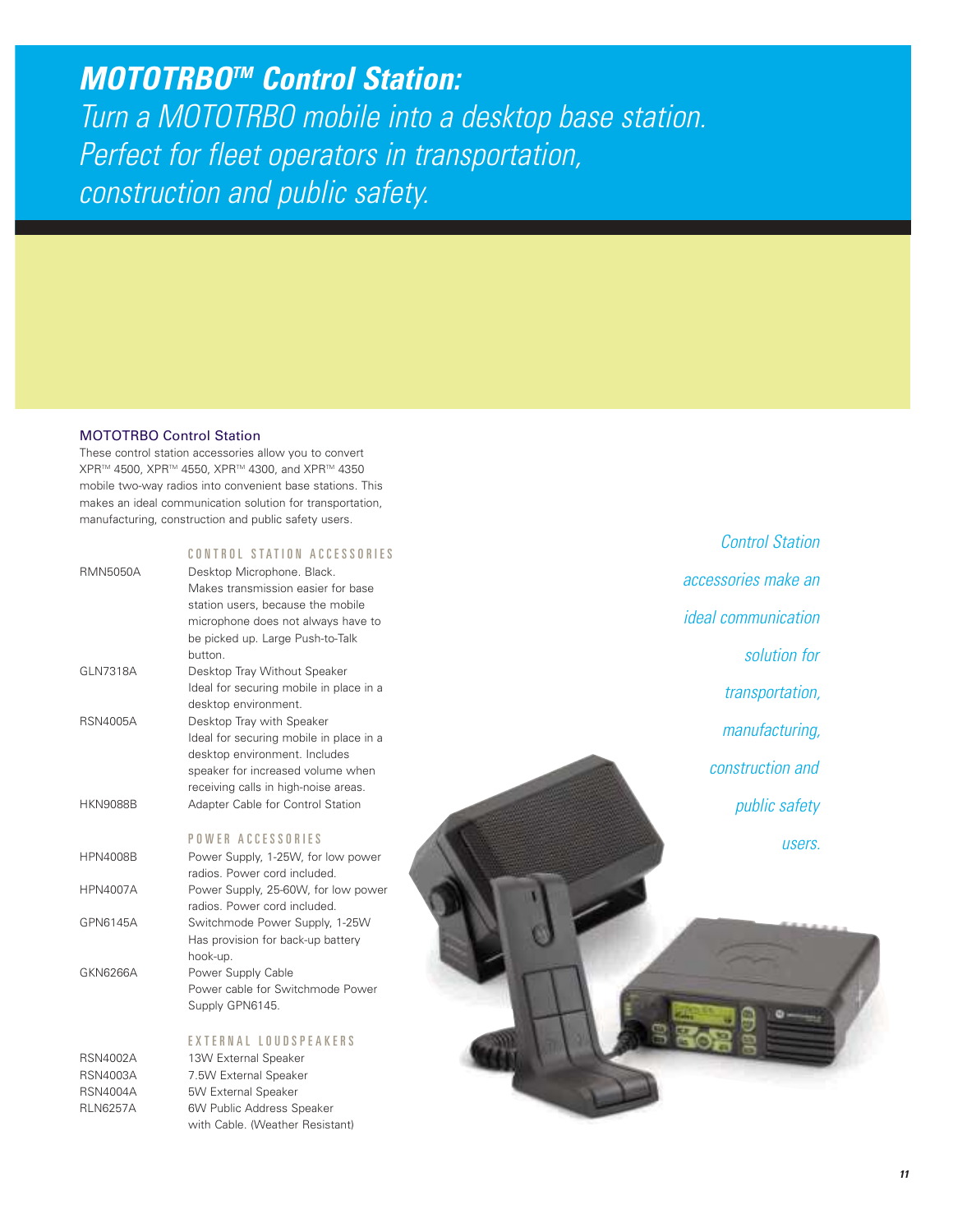

# **MOTOTRBO TM**

# **mobile mounting and antennas**

### Mounting Brackets

Mobile radios are most often installed on the dash of a vehicle, and can run off its power source. Here are some of the accessories available for mounting your mobile radio into your vehicle.

| <b>RLN6077A</b> | Low Profile Trunnion Kit                |
|-----------------|-----------------------------------------|
|                 | Keeps radio tucked up under the dash,   |
|                 | can also be positioned for floor mount. |
| <b>RLN6078A</b> | High Profile Trunnion Kit               |
|                 | Keeps radio tucked up under the dash,   |
|                 | with extra clearance so radio can be    |
|                 | tilted for a better view. Can also be   |
|                 | positioned for floor mounting.          |
| <b>RLN6079A</b> | Key Lock Trunnion Kit                   |
|                 | Key lock helps provide extra            |
|                 | protection from theft. Lock/unlock      |
|                 | radio from position in the              |
|                 | mounting bracket.                       |

### Direct In Dashboard Mounting Kit

This kit is ideal if you prefer to mount the radio directly into the dashboard for better appearance or to keep it from being an obstruction in the vehicle.

| <b>RLN5933A</b> | In Dash Mounting Kit - DIN |
|-----------------|----------------------------|
|-----------------|----------------------------|

### Remote Mounting Cables

These cables are used to connect the radio chassis to the control head.

| PMKN4018A | Mobile Rear Accessory Connector |
|-----------|---------------------------------|
|           | Universal Cable                 |

### Cables to Battery

Cables used to connect the battery to the radio chassis.

| <b>HKN4137A</b> | Power Cable to Battery |
|-----------------|------------------------|
|                 | 10 Foot, 15 amp        |
| <b>HKN4192B</b> | Power Cable to Battery |
|                 | 20 Foot, 20 amp        |
| <b>RKN4136A</b> | Ignition Sense Cable   |

### Combination GPS/UHF Antennas

The following antennas combine UHF and GPS capability. This combination GPS/UHF antenna design with Mini U connector provides GPS tracking coverage and voice/data wireless coverage capabilities for fleet monitoring or fleet tracking applications.

| PMAE4030A | GPS/UHF - 1/4 Wave Roof Mount   |
|-----------|---------------------------------|
|           | 403-430 MHz                     |
| PMAE4032A | GPS/UHF - 3.5dB Gain Roof Mount |
|           | 406-420 MHz                     |
| PMAE4031A | GPS/UHF - 1/4 Wave Roof Mount   |
|           | 450-470 MHz                     |
| PMAE4033A | GPS/UHF - 3.5dB Gain Roof Mount |
|           | 450-470 MHz                     |
| PMAE4034A | GPS/UHF - 5dB Gain Roof Mount   |
|           | 450-470 MHz                     |

### GPS Active Antennas

The following antennas are intended for users who have existing mobile antennas and need to add GPS capability.

| PMAN4000A | Fixed Mount GPS Active Antenna       |
|-----------|--------------------------------------|
|           | Discreet stand-alone GPS antenna has |
|           | a semi-permanent mount easily        |
|           | assembled with minimal tools to      |
|           | vehicle roof or trunk.               |
| PMAN4002A | Magnetic Mount GPS Active Antenna    |
|           | Discreet stand-alone GPS antenna can |
|           | be mounted either magnetically, via  |
|           | screw or via tape on the roof or     |
|           | trunk of a vehicle.                  |

### UHF Antennas

The following antennas are intended for customers who do not plan to use the GPS capability of the radio. The signals for these antennas are radiated vertically, making them ideal for urban environments where buildings might obstruct the signal.

| HAE4002A | UHF - 1/4 Wave Roof Mount |
|----------|---------------------------|
|          | 403-430 MHz               |
| HAE4003A | UHF - 1/4 Wave Roof Mount |
|          | 450-470 MHz               |

## UHF Roof Mount Gain Antennas

These antennas are designed to direct the signal more towards the horizon, making them ideal for applications in more geographically flat regions where signal coverage is sparse and must cover a larger area.

| <b>HAE4010A</b> | UHF - 3.5dB Gain Roof Mount |
|-----------------|-----------------------------|
|                 | 406-420 MHz                 |
| <b>HAE4011A</b> | UHF - 3.5dB Gain Roof Mount |
|                 | 450-470 MHz                 |
| RAE4004ARB      | UHF - 5dB Gain Roof Mount   |
|                 | 450-470 MHz                 |